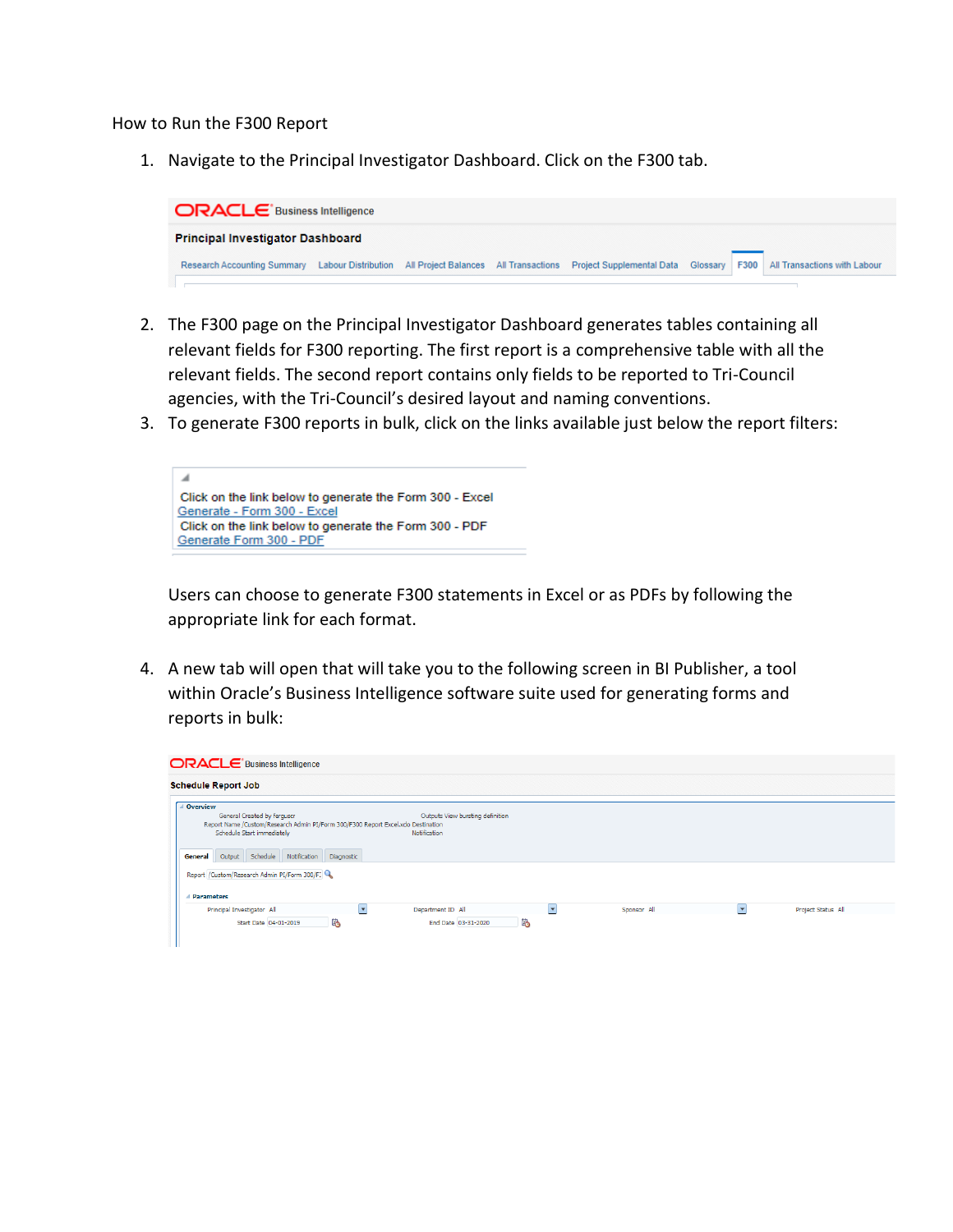5. From this screen, use the filters available to select the PI, Department, Sponsor, Project Number or Project Status of the F300 reports you would like to generate. Select the desired date range for the F300 reports using the Start Date and End Date filters. When all desired filters have been selected, click Submit in the top right corner of the screen:



6. Once you hit Submit, a dialog box will open prompting you to fill in a Report Job Name. In the below example, the Report Job Name is Test Batch 1. Hit OK when you have filled in the Report Job Name field.

| <b>Submit</b>                                                                                                                                                                                                                                                                                                                                                                                                                                                                   | $\circled{2}$ | $\times$ |
|---------------------------------------------------------------------------------------------------------------------------------------------------------------------------------------------------------------------------------------------------------------------------------------------------------------------------------------------------------------------------------------------------------------------------------------------------------------------------------|---------------|----------|
| Report /Custom/Research Admin PI/Form 300/F300 Report Excel.xdo<br>Parameters Principal Investigator:Reinhart,Dave, Department ID:All, Sponsor:All, Project Status:All, Project Number:All,<br>Parameters Start Date:04-01-2019, End Date:03-31-2020<br>Schedule Start immediately<br>Output View bursting definition<br>Notification null<br>Trigger Data Model<br><b>Trigger Name</b><br><b>Trigger Retry Limit</b><br><b>Trigger Pause Time</b><br><b>Trigger Parameters</b> |               |          |
| Report Job Name Test Batch 1                                                                                                                                                                                                                                                                                                                                                                                                                                                    |               |          |
| ОК                                                                                                                                                                                                                                                                                                                                                                                                                                                                              | Cancel        |          |

Once the job is submitted, the BI Server will generate one F300 statement for each of the projects matching the submitted criteria. These statements (in Excel or PDF formats, depending on which version of the report you chose to run) are saved in a shared folder in a folder labelled with your MacID.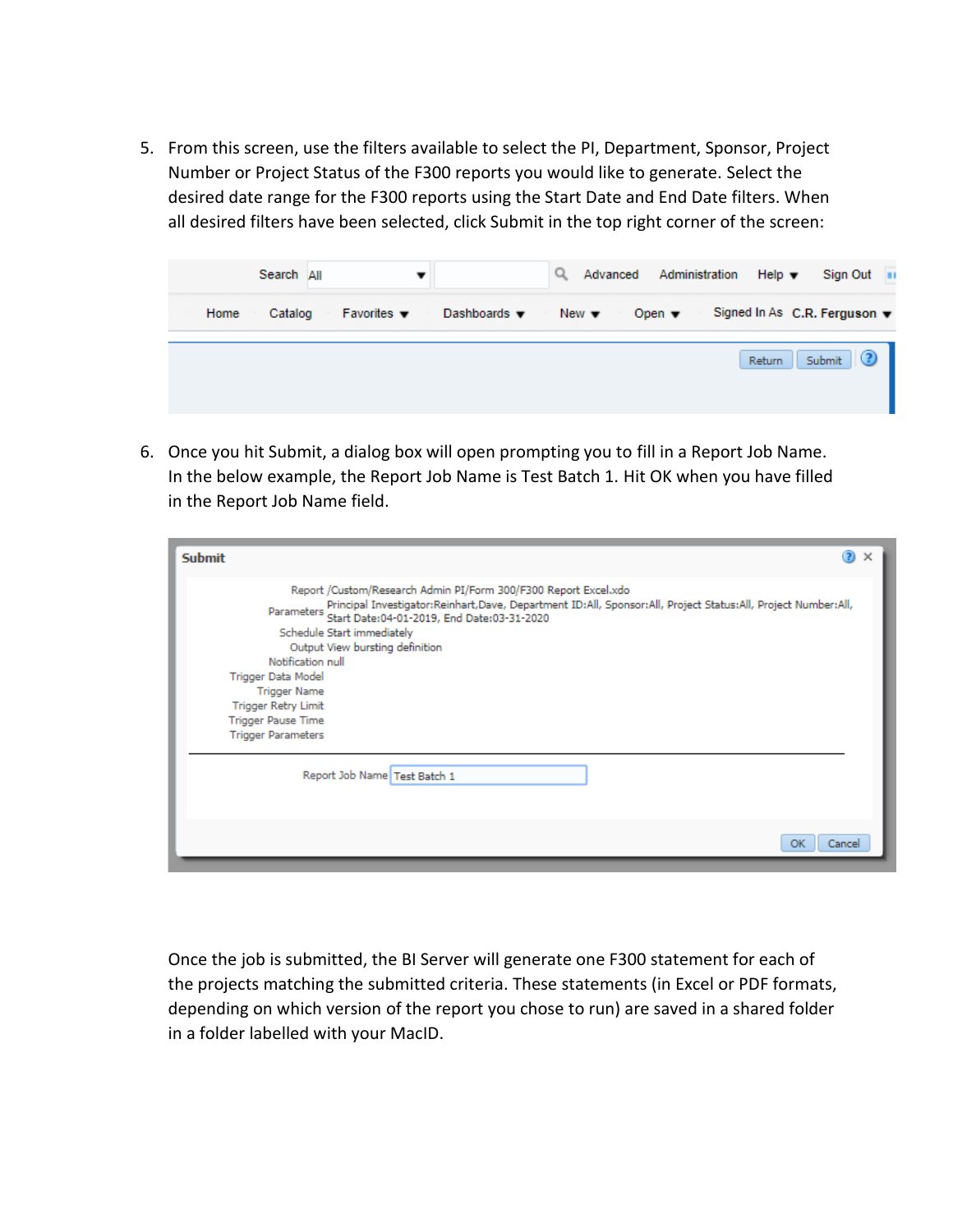## 7. Retrieving Your Files:

To access this folder, map the network drive **\\IRDEV\PRD\_YourMacid** When mapping the drive, click on the *'Connect Using different credentials'* and you will be prompted to enter your credentials.

PS: Make sure that you are in the ADS domain by entering **ADS\YourMacid** as username and MacID password to gain access.

How to map a network drive in Windows, Step 1:



## Step 2

 $\leftarrow$ Map Network Drive

## What network folder would you like to map?

Specify the drive letter for the connection and the folder that you want to connect to:



| Finish Cancel |  |
|---------------|--|
|               |  |